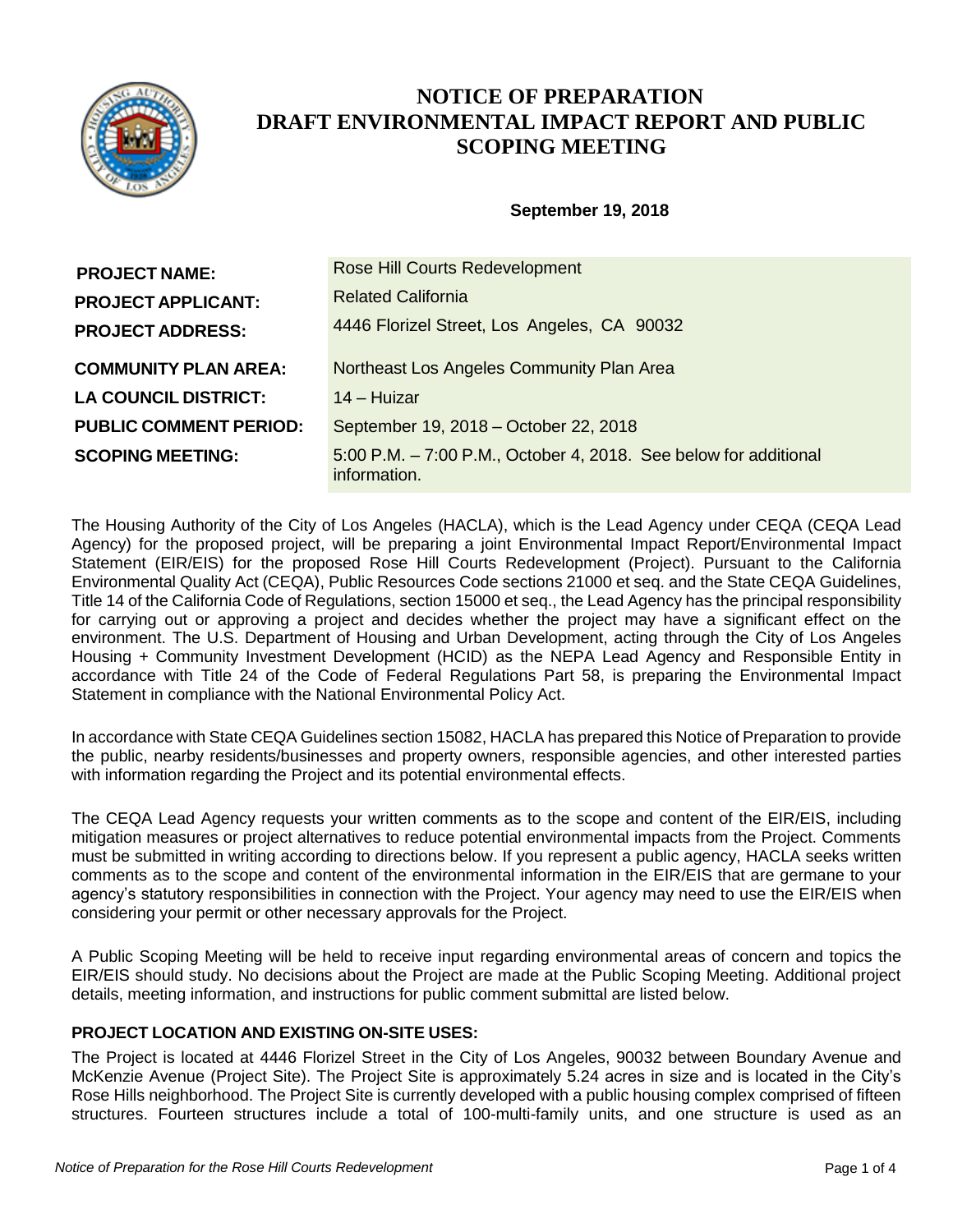Administration Building. Buildings throughout the complex are rectangular in shape and are generally arranged in parallel groupings. The existing access to the Project Site is from local surface streets surrounding the site, which include: Florizel Street to the north; McKenzie Avenue to the east; Mercury Avenue to the south; and Boundary Avenue to the west. Current Project Site access is via a driveway that runs in an east-west direction across the middle of the Project Site bisecting it into two parts, the northern part and the southern part.

## **PROJECTDESCRIPTION:**

The proposed Project includes the demolition of the existing Rose Hill Courts complex and subsequent construction of 191 affordable housing units in two phases. Construction for each phase is expected to be completed within an 18-24 month time frame. During Phase I, 94 units would be constructed and during Phase II, 97 units would be constructed. Opening years for the two phases are estimated to be: 2022 for Phase I and 2025 for Phase II. The Project proposes a mix of one-bedroom, two-bedroom, three-bedroom, and four-bedroom units. The Project proposes access points into the complex from three driveways along Florizel Street, one driveway along Boundary Avenue, one driveway along Mercury Avenue, and one driveway along Mackenzie Avenue. The existing driveway, which currently runs east-west through the Project Site would be removed with development of the proposed project. The existing utility easements within the existing driveway would be removed with development of the proposed Project. See attached Figure 1 – Conceptual Site Plan.

### **REQUESTED ACTIONS:**

(1) Disposition and Development Agreement approval from HACLA.

(2) Public Benefits Project and Alternative Compliance approval from the Los Angeles Department of City Planning;

(3) Grading and Building Permits from the Los Angeles Department of Building and Safety;

(4) National Environmental Policy Act (NEPA) Part 58 Compliance necessary for Demolition/Disposition and Rental Assistance Demonstration (RAD) Conversion of the existing Rose Hill Courts development from the United States Department of Housing and Urban Development (HUD) and potential federal funding for the Project;

(5) Certification of the Environmental Impact Report/Environmental Impact Statement (EIR/EIS);

- (6) Haul route approval from the Los Angeles Department of Building and Safety (if required);
- (7) Permit for removal of street trees from the Los Angeles Board of Public Works (if required); and

(8) Other discretionary and ministerial permits and approvals that may be deemed necessary, including, but not limited to, temporary street closure permits, grading permits, excavation permits, foundation permits, building permits, and sign permits in order to execute and implement the Project.

## **POTENTIAL ENVIRONMENTAL EFFECTS OF THE PROJECT:**

HACLA has prepared an Initial Study for the Project, which is a preliminary analysis used to focus the EIR/EIS on potential significant impacts. Based on an Initial Study, the proposed Project could have potentially significant environmental impacts in the following topic areas, which will be addressed in the EIR/EIS:

Aesthetics, Air Quality, Biological Resources, Cultural Resources, Geology and Soils, Greenhouse Gas Emissions, Hazards and Hazardous Materials, Land Use and Planning, Noise, Population and Housing, Public Services, Recreation, Transportation/Traffic, and Tribal Cultural Resources.

**PUBLIC SCOPING MEETING:** A Public Scoping Meeting will be held to share information regarding the Project and the environmental review process and to receive written public comments regarding the scope and content of the environmental analysis to be addressed in the EIR/EIS. Staff, environmental consultants, and project representatives will be available, and a brief presentation is scheduled. You may stop by at any time during the hours listed below to view materials, ask questions, and provide written comments. HACLA encourages all interested individuals and organizations to attend this meeting. Written comments may be submitted, but there will be no verbal comments or public testimony taken at the Public Scoping Meeting. No decisions about the Project will be made at the Public Scoping Meeting. A separate public hearing for entitlement requests, will be scheduled after the completion of the Draft EIR/EIS. The date, time, and location of the Public Scoping Meeting are as follows: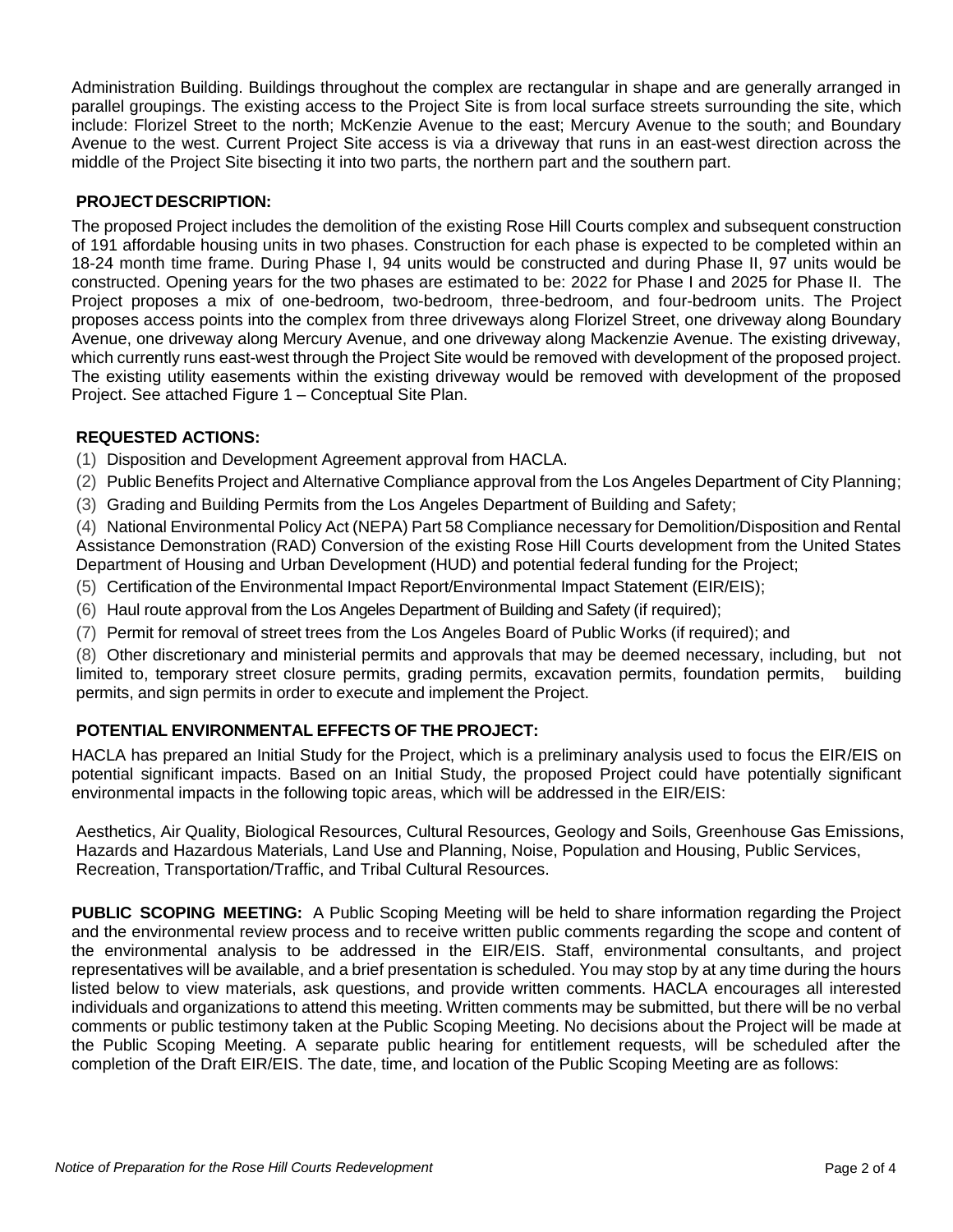| Date:     | Thursday October 4, 2018            |
|-----------|-------------------------------------|
| Time:     | $5:00$ p.m. $-7:00$ p.m.            |
| Location: | Rose Hill Courts Community Building |
|           | 4446 Florizel Street                |
|           | Los Angeles, CA 90032               |

#### **REVIEWAND COMMENTS:**

The Initial Study is available for public review at HACLA at 2600 Wilshire Blvd, Los Angeles, CA 90057 and the Administrative Office of the Rose Hill Courts Community Center located at 4466 Florizel St., Los Angeles, 90032. To review the Initial Study, please contact Mario Ramsey at: (323) 342-6710 to schedule an appointment for viewing.

A copy of this notice and the Initial Study prepared for the Project may also be viewed at HACLA's website (<http://www.hacla.org/dsprojects/ID/8/Rose-Hill-Courts>). In addition, this notice and Initial Study will be available for review at the El Sereno Branch Library, located at 522 Huntington Drive S., Los Angeles, CA 90032 (T: 323/225- 9201). In an effort to broaden community outreach, copies of this notice have been translated in Spanish and Vietnamese and are available at the above described locations and on the HACLA website. In the event of any inconsistency between this notice in English and a translated notice, this notice shall prevail.

HACLA will consider all written comments regarding the potential environmental impacts of the Project and issues to be addressed in the EIR/EIS. If you wish to submit comments, please reference the Project Name above, and submit them in writing by Monday, October 22, 2018 no later than 4:00 p.m. Written comments will also be accepted at the Public Scoping Meeting described above.

Please direct your comments to:

| Mail:      | Dhiraj Narayan, Development Officer          |
|------------|----------------------------------------------|
|            | Housing Authority of the City of Los Angeles |
|            | 2600 Wilshire Boulevard                      |
|            | Los Angeles, CA 90057                        |
| Telephone: | (213) 252-6120                               |
| E-mail:    | RHCRedev.CEQA@hacla.org                      |

**ACCOMMODATI ONS:** As a covered entity under Title II of the Americans with Disabilities Act, the Housing Authority of the City of Los Angeles does not discriminate on the basis of disability. The Public Scoping Meeting facility and its parking are wheelchair accessible. Sign language interpreters, assistive listening devices, or other auxiliary aids and/or services may be provided upon written request submitted a minimum of seven (7) working days in advance to: RHCRedev.CEQA@hacla.org.

### Attachments:

Figure 1-Conceptual SitePlan

*Puede obtener informacion en Espanol acerca de estajunta llamando al* (323) 342-6710*.* Quý vị có thể lấy thông tin bằng tiếng Việt về cuộc họp này xin vui lòng gọi số (323) 342-6710.